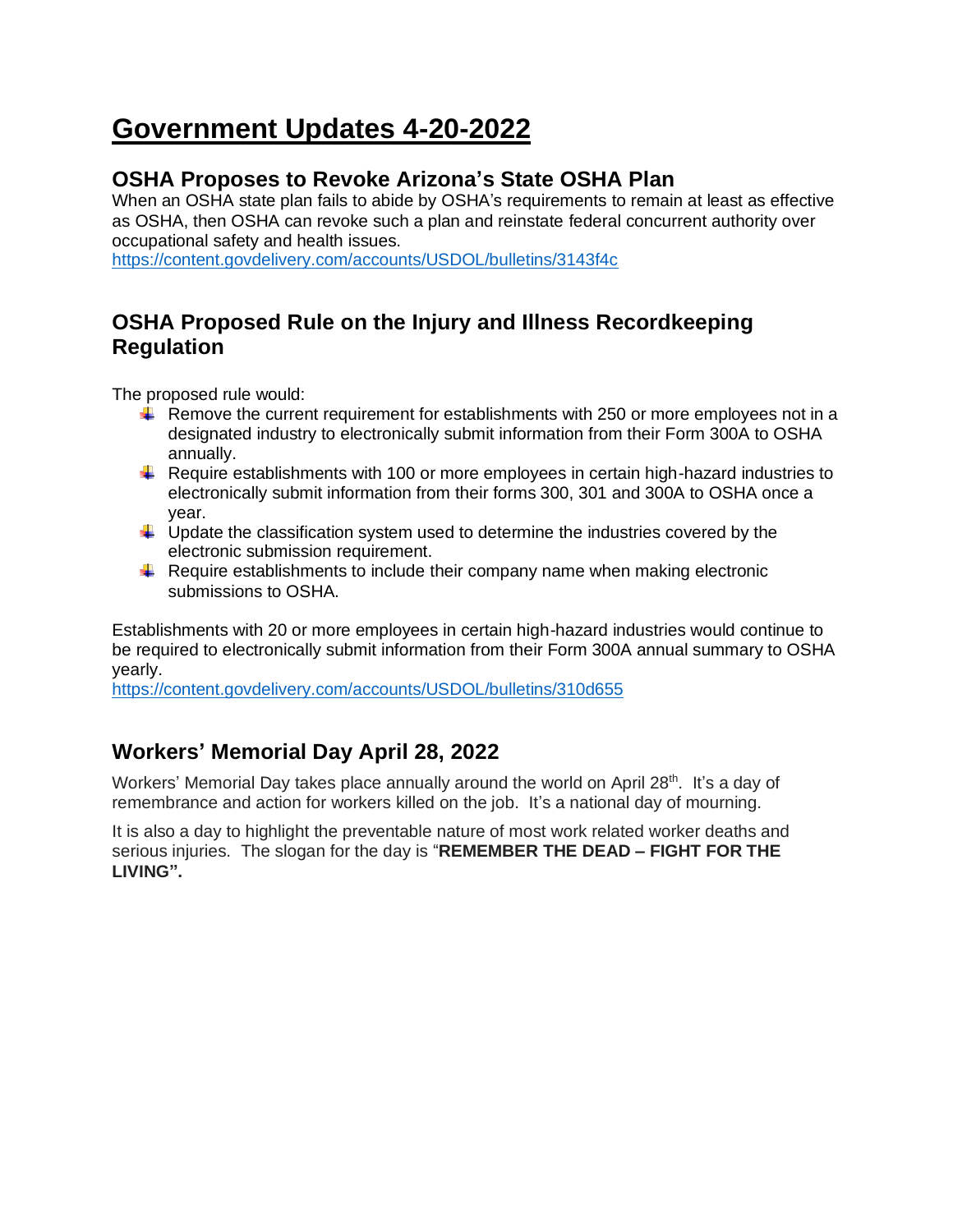#### **POSTERS**



[https://www.osha.gov/publications/publication-products?publication\\_title=workers+memorial+day](https://www.osha.gov/publications/publication-products?publication_title=workers+memorial+day)

#### **OSHA's Worker Memorial Day 2022 Events**

<https://www.osha.gov/workers-memorial/workers-memorial-day-events>

#### **Worker Memorial Wall**

<https://www.osha.gov/workers-memorial>

### **National Safety Stand-Down – Fall Prevention**

Falls continue to be one of the top leading causes of worker deaths. Make a difference and join OSHA, NIOSH and CPWR's National Safety Stand-Down to Prevent Falls. The National Fall Stand Down is scheduled for May 2-6. Visit OSHA's [Stand-Down website](https://lnks.gd/l/eyJhbGciOiJIUzI1NiJ9.eyJidWxsZXRpbl9saW5rX2lkIjoxMTAsInVyaSI6ImJwMjpjbGljayIsImJ1bGxldGluX2lkIjoiMjAyMjA0MTguNTY1OTY0MDEiLCJ1cmwiOiJodHRwczovL3d3dy5vc2hhLmdvdi9zdG9wLWZhbGxzLXN0YW5kLWRvd24ifQ.u-Loh6F_G1pES88ARYDN1YW1a22W7BDMX_PPmwly5HE/s/941570801/br/129974295953-l) to find or register an event.

*Resource materials are available by also visiting the NIOSH page at* <https://www.cdc.gov/niosh/construction/stopfallscampaign.html>*and CPWR at* <https://stopconstructionfalls.com/>

# **Heat Illness Prevention**

OSHA has launched a National Emphasis Program to protect workers from heat related illness. OSHA will proactively initiate inspections in over 70 high-risk industries in indoor and outdoor work settings when the National Weather Service issues a heat warning or advisory for a local area. On days when the heat index is  $80^{\circ}$ F or higher, OSHA inspectors and compliance assistance specialists will engage in proactive outreach and technical assistance to help stakeholders keep workers safe on the job. Inspectors will look for and address heat hazards during inspections, regardless of whether the industry is targeted in the NEP. See OSHA's Heat Illness Prevention page for recommended guidance. Additionally, OSHA is holding a public stakeholder meeting on May 3, 2022, to discuss ongoing activities to protect workers from heat